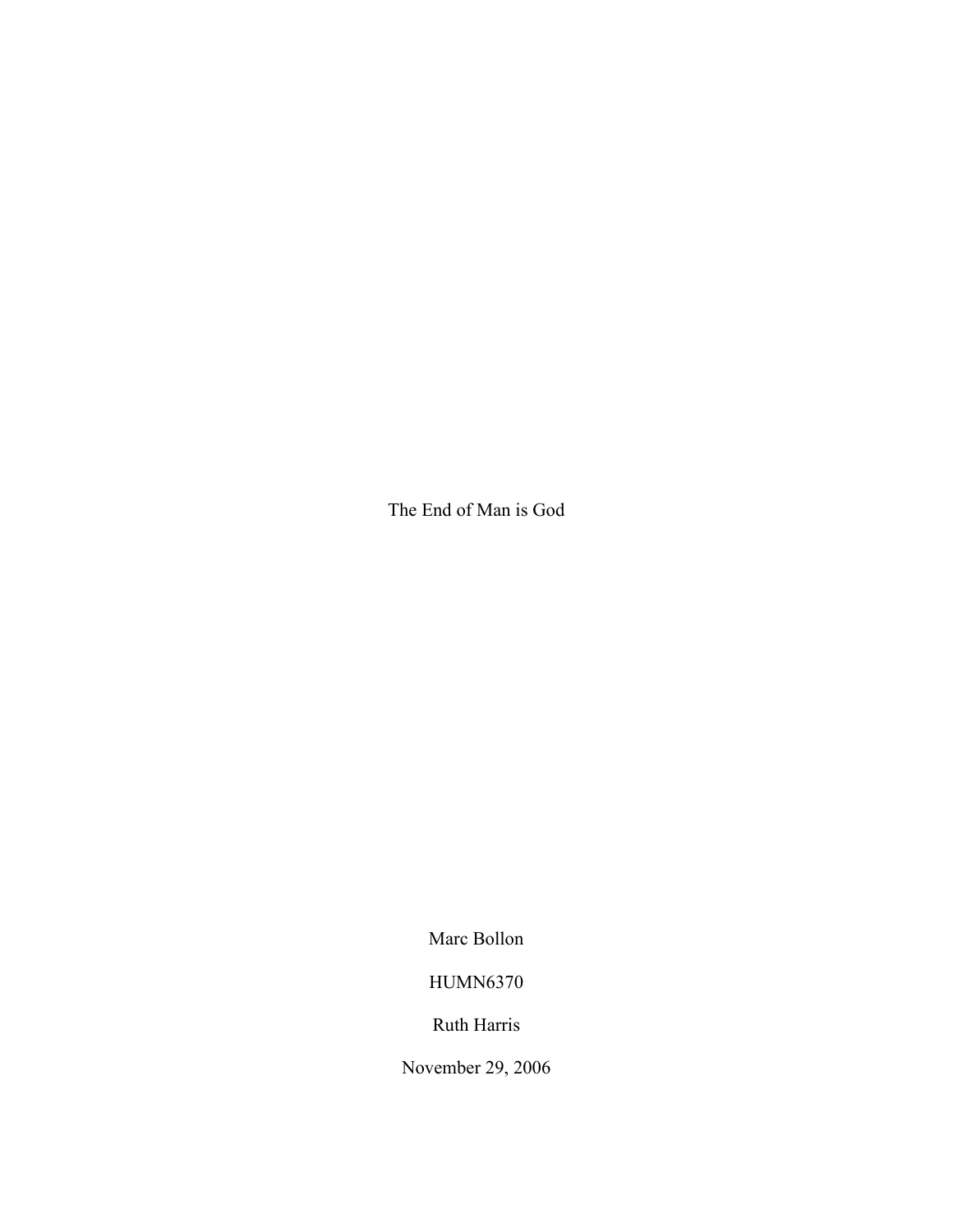## Abstract

In the novel All the King's Men written by Robert Warren Penn, the narrator Jack Burden makes the statement "The end of man is knowledge, but there is one thing he can't know. He can't know whether knowledge will save him or kill him…. for the end of man is to know " (14). This statement suggests that people's desire to have knowledge would mean ending their life. Later in the narration, Jack applies this statement to the existence of God and how God is the cause of man's end. The dialog clearly argues Jack's belief at the time that God is death, that God is potentially the end of all knowledge and life, and that becoming one with God is in fact the end of man.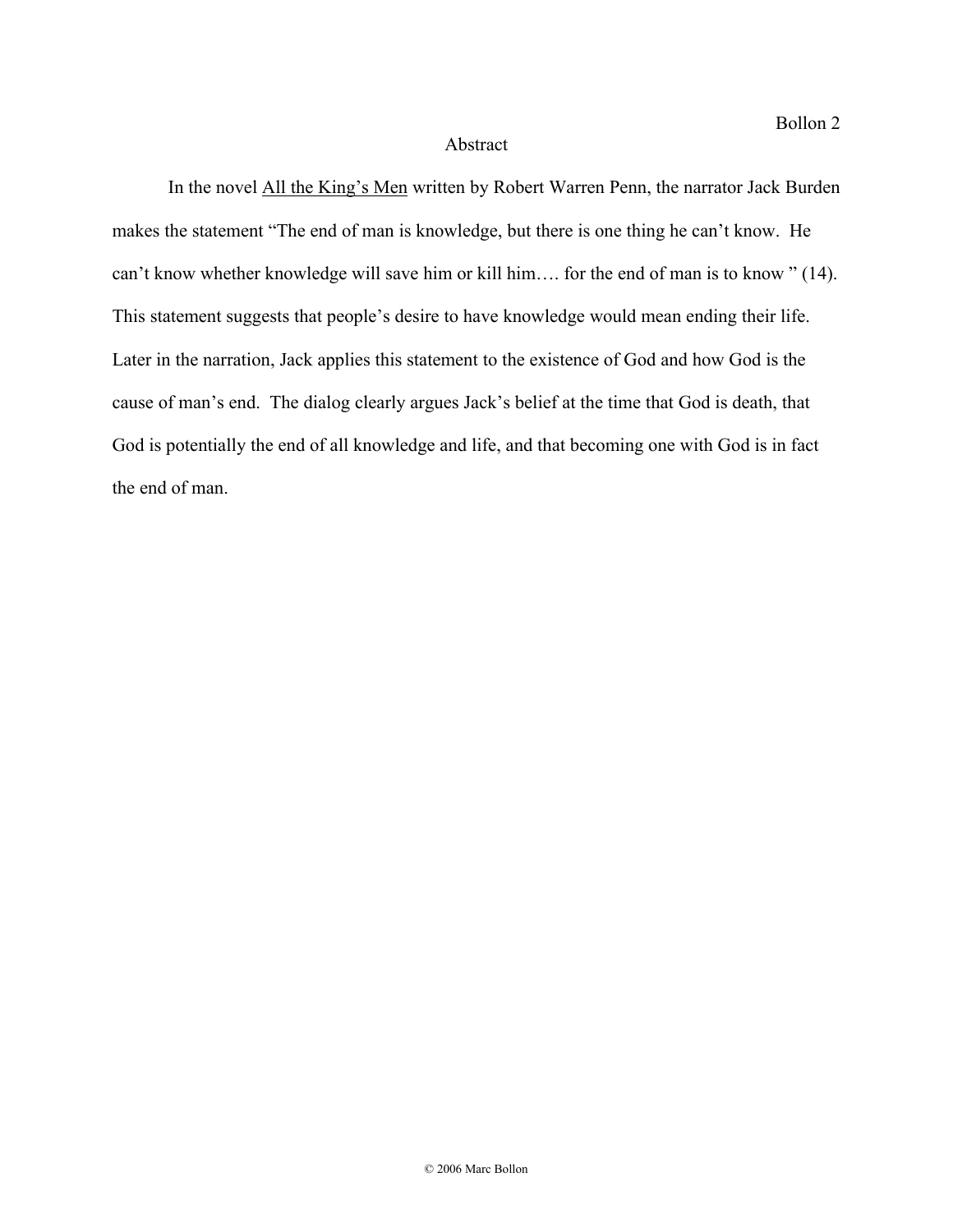In the novel All the King's Men written by Robert Warren Penn, the narrator Jack Burden makes the statement "The end of man is knowledge, but there is one thing he can't know. He can't know whether knowledge will save him or kill him…. for the end of man is to know " (14). This statement suggests that people's desire to have knowledge would mean ending their life. Later in the narration, Jack applies this statement to the existence of God and how God is the cause of man's end. The dialog clearly argues Jack's belief at the time that God is death, that God is potentially the end of all knowledge and life, and that becoming one with God is in fact the end of man.

Jack recalls a discussion that he had with the Scholarly Attorney. During the conversation, Jack explains his argument that the quest for knowledge is essentially the purpose of life and that once complete knowledge is attained death occurs. Jack is essentially preaching his beliefs. He offers two arguments to suggest that God is death and the end of all existence. He ends the dialog by presenting a picture to illustrate the importance of denying God.

The conversation starts with the Attorney saying, "God is Fullness of Being" (226). Jack responds,

You've got the wrong end of the stick. For Life is Motion - For Life is Motion toward Knowledge. If God is Complete Knowledge then He is Complete Non-Motion, which is Non-Life, which is Death. Therefore, if there is such a God of Fullness of Being, we would worship Death, the Father. (226)

The Attorney responds to Jack by quoting scripture, "I am the Resurrection and the Life" (226). Jack responds: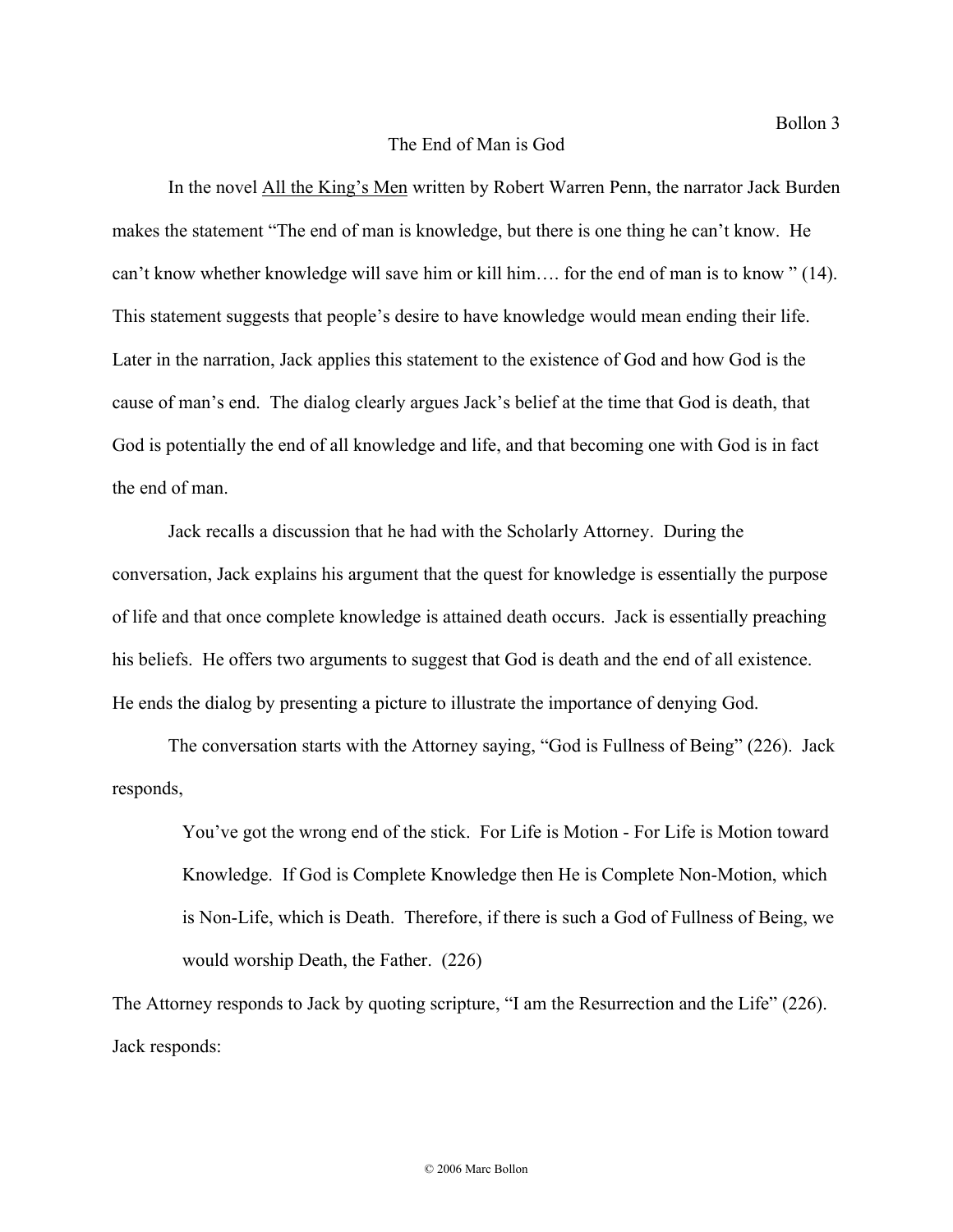Bollon 4

You've got the wrong end of the stick…. For Life is a fire burning along a piece of string – or is it a fuse to a powder keg which we call God? – and the string is what we don't know, our ignorance, and the trail of ash, which, if a gust of wind does not come, keeps the structure of the string, is History, man's knowledge, then man's knowledge will be equal to God's Knowledge and there won't be any fire, which is life. Or if the string leads to a powder keg, then there will be a terrific blast of fire, and even the trail of ash will be blown completely away. (226)

Jack then uses a metaphor to explain how eternal life is possible only if a person denies God: I'll draw you another picture. It is a picture of a man trying to paint a picture of a sunset. But before he can dip his brush, the color always changes and the shape. Let us give a name to the picture which he is trying to paint: Knowledge. Therefore if the object which a man looks at changes constantly so that Knowledge of it is constantly untrue and is therefore Non-Knowledge, then Eternal Motion is possible. And Eternal Life. Therefore we can believe in Eternal Life only if we deny God, Who is Complete Knowledge. (227)

Jack opens the first two dialogs with the phrase "You've got the wrong end of the stick" suggesting that the old man is thinking backwards. In the first exchange, Jacks explains how he believes God is actually death, not life. The attorney states "God is Fullness of Being." One definition for "being" according to the Oxford dictionary is "existence." Therefore, the attorney is stating, "God is fullness of existence." The Oxford Dictionary defines "existence" as "the state or fact of being real or living." Jack states that the attorney has the wrong end of the stick because Jack knows that "Being" means living, and according to Jack, complete knowledge is "Non-Motion, which is Non-Life, which is Death." Jack suggests existence is the quest to gain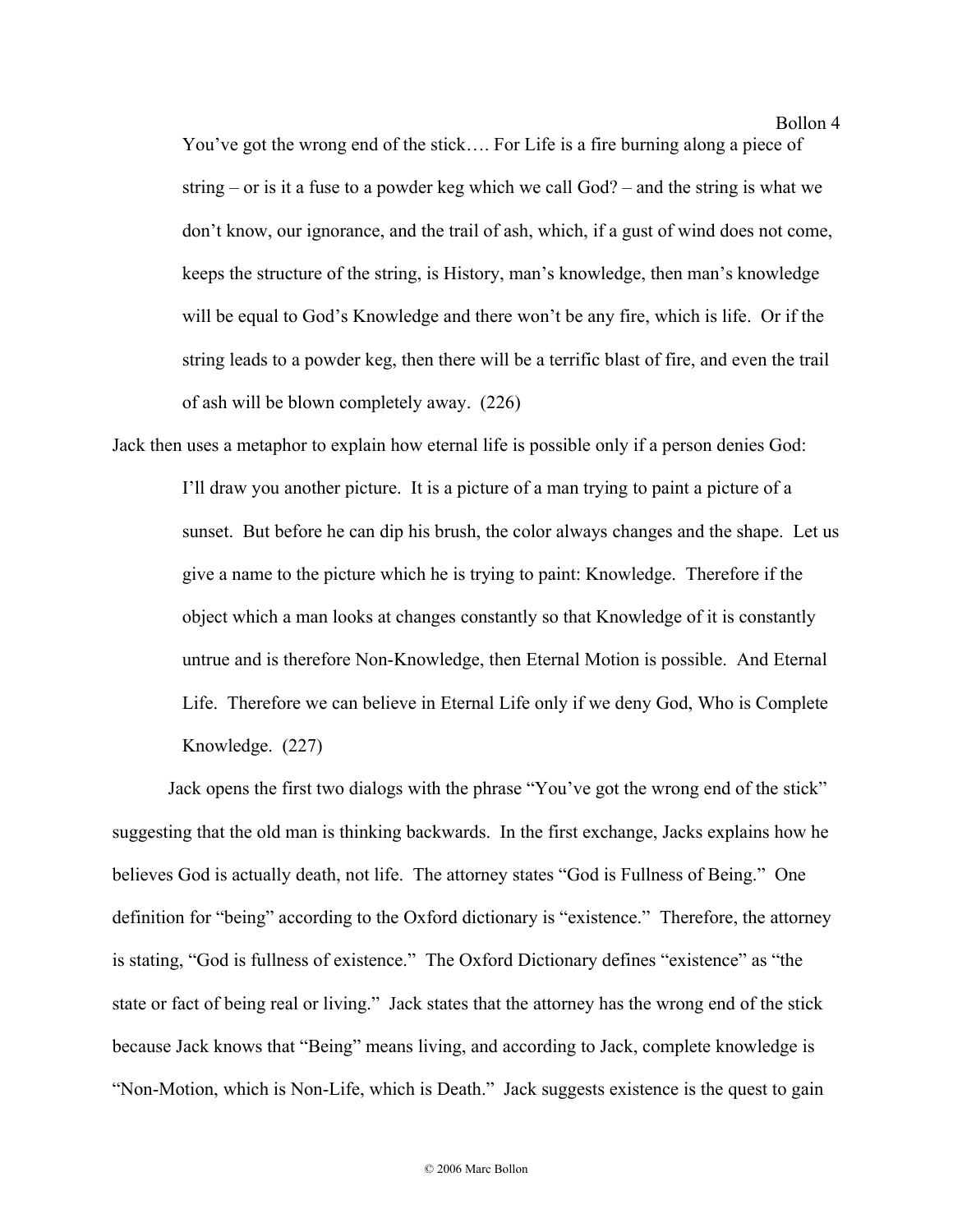Bollon 5

knowledge, "For Life is Motion toward Knowledge." As long as a person can gain more knowledge, life or "motion" will continue. Once a person has gained all knowledge, then life ceases because it is "Complete Non-Motion." In order to have complete knowledge, a person must have knowledge of the past, present, and future. If God is fullness of existence, then God must have complete knowledge; therefore "God is Fullness of Death," "death" being the opposite end of the stick from "being."

The other use of the phrase "You've got the wrong end of the stick" in response to "I am the Resurrection and the Life" takes God's potential destruction even further. Jack argues that God is the eventual destruction of all knowledge. Jack states, "For Life is a fire burning along a piece of string… and the string is what we don't know… and the trail of ash… is history." Jack argues that the string is the knowledge that man does not yet have; however, if the string ends, then man will have achieved complete knowledge and equality to God. Complete knowledge is Non-Motion or Non-Life so God cannot refer to himself as the "Life" since he is in fact "death." In fact, Jack is suggesting that coming to be one with God could potentially destroy all history and knowledge, "then there will be a terrific blast of fire, and even the trail of ash will be blown completely away." Therefore, God is not only death, but the end of all knowledge including history or the "trail of ash." This again is the opposite end of the stick from "Life."

A thorough analysis of the phrase "The end of man is knowledge," suggests the statement is true. A common belief among Christians is that God is eternal life and upon death, a Christian becomes one with God. If Christians believe that they become one with God upon death, then essentially a Christian gains the complete knowledge of God. Jack believes that God's complete knowledge makes him death, so "we would worship Death, the Father." According to Jack, a person achieves eternal death, not life, since God is Death.